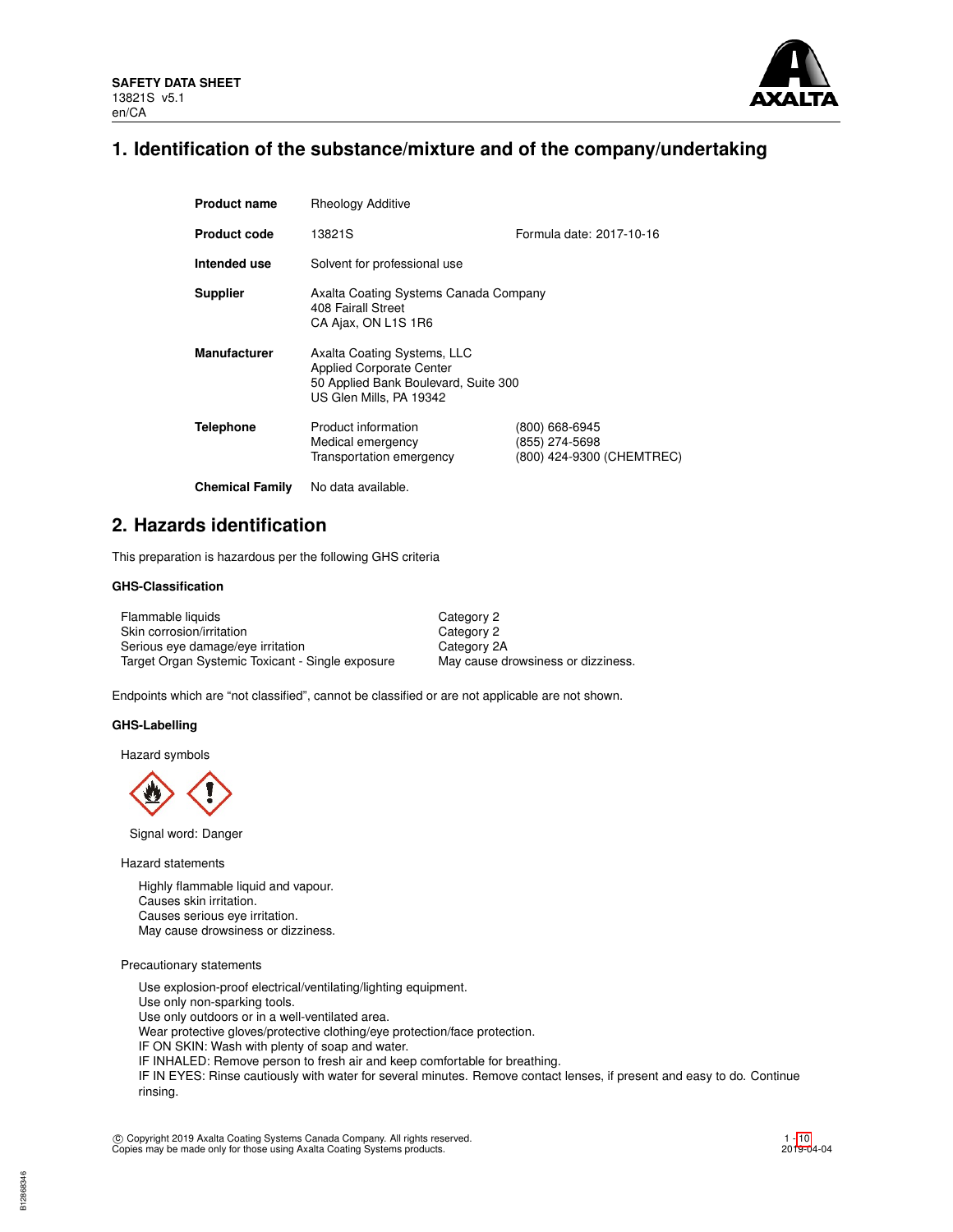

Specific treatment (see supplemental first aid instructions on this label). If skin irritation occurs: Get medical advice/ attention. If eye irritation persists: Get medical advice/ attention. Store in a well-ventilated place. Keep container tightly closed. Store locked up. Dispose of contents/container in accordance with local regulations. Keep away from heat, hot surfaces, sparks, open flames and other ignition sources. No smoking. Ground and bond container and receiving equipment. Take action to prevent static discharges. Avoid breathing dust/ fume/ gas/ mist/ vapours/ spray. IF ON SKIN (or hair): Take off immediately all contaminated clothing. Rinse skin with water or shower. IF exposed or concerned: Call a POISON CENTER/doctor. Take off immediately all contaminated clothing and wash it before reuse.

### **Other hazards which do not result in classification**

Intentional misuse by deliberately concentrating and inhaling the contents may be harmful or fatal.

**The following percentage of the mixture consists of ingredient(s) with unknown acute toxicity:**  $0 %$ 

### **3. Composition/information on ingredients**

mixture of solvents

#### **Components**

| CAS-No.   | Chemical name            | Concentration |
|-----------|--------------------------|---------------|
| 67-64-1   | Acetone                  | $30 - 60\%$   |
| $98-56-6$ | 4-chlorobenzotrifluoride | $10 - 30%$    |
| 110-43-0  | Methyl amyl ketone       | $7 - 13%$     |
| 67-63-0   | Isopropyl alcohol        | $3 - 7%$      |
| 123-86-4  | Butyl acetate            | $1 - 5%$      |

Actual concentration ranges withheld as a trade secret. Non-regulated ingredients 10 - 20%

### **4. First aid measures**

#### **Eye contact**

Remove contact lenses. Irrigate copiously with clean, fresh water for at least 15 minutes, holding the eyelids apart. Seek medical advice.

#### **Skin contact**

Do NOT use solvents or thinners. Take off all contaminated clothing immediately. Wash skin thoroughly with soap and water or use recognized skin cleanser. If skin irritation persists, call a physician.

#### **Inhalation**

Avoid inhalation of vapour or mist. Move to fresh air in case of accidental inhalation of vapours. If breathing is irregular or stopped, administer artificial respiration. If unconscious place in recovery position and seek medical advice. If symptoms persist, call a physician.

#### **Ingestion**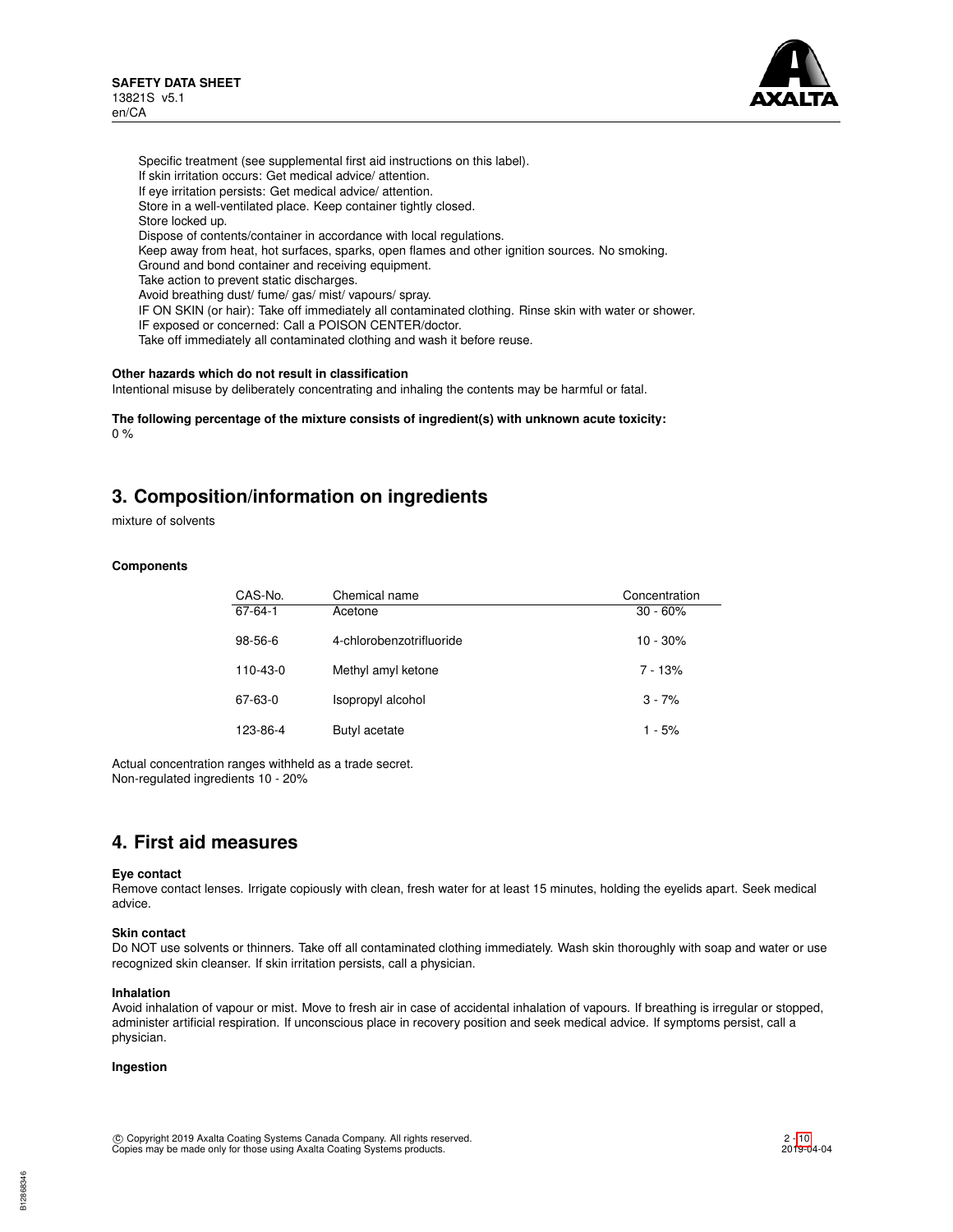

If swallowed, seek medical advice immediately and show this safety data sheet (SDS) or product label. Do NOT induce vomiting. Keep at rest.

#### **Most Important Symptoms/effects, acute and delayed**

#### **Inhalation**

May cause nose and throat irritation. May cause nervous system depression characterized by the following progressive steps: headache, dizziness, nausea, staggering gait, confusion, unconsciousness. Reports have associated repeated and prolonged overexposure to solvents with permanent brain and nervous system damage. If this product mixed with an isocyanate activator/hardener (see SDS for the activator), the following health effects may apply: Exposure to isocyanates may cause respiratory sensitization. This effect may be permanent. Symptoms include an asthma-like reaction with shortness of breath, wheezing, cough or permanent lung sensitization. This effect may be delayed for several hours after exposure. Repeated overexposure to isocyanates may cause a decrease in lung function, which may be permanent. Individuals with lung or breathing problems or prior reactions to isocyanates must not be exposed to vapors or spray mist of this product.

#### **Ingestion**

May result in gastrointestinal distress.

#### **Skin or eye contact**

May cause irritation or burning of the eyes. Repeated or prolonged liquid contact may cause skin irritation with discomfort and dermatitis. If this product is mixed with an isocyanate, skin contact may cause sensitization.

#### **Indication of Immediate medical attention and special treatment needed if necessary**

No data available on the product. See section 3 and 11 for hazardous ingredients found in the product.

### **5. Firefighting measures**

#### **Suitable extinguishing media**

Universal aqueous film-forming foam, Carbon dioxide (CO2), Dry chemical

#### **Extinguishing media which shall not be used for safety reasons**

High volume water jet

#### **Hazardous combustion products**

CO, CO2, smoke, and oxides of any heavy metals that are reported in "Composition, Information on Ingredients" section.

#### **Fire and Explosion Hazards**

Flammable liquid. Vapor/air mixture will burn when an ignition source is present.

#### **Special Protective Equipment and Fire Fighting Procedures**

Full protective flameproof clothing should be worn as appropriate. Wear self-contained breathing apparatus for firefighting if necessary. In the event of fire, cool tanks with water spray. Do not allow run-off from fire fighting to enter public sewer systems or public waterways.

### **6. Accidental release measures**

#### **Procedures for cleaning up spills or leaks**

Ventilate area. Remove sources of ignition. Prevent skin and eye contact and breathing of vapor. If the material contains, or is mixed with an isocyanate activator/hardener: Wear a positive-pressure, supplied-air respirator (NIOSH approved TC-19C), eye protection, gloves and protective clothing. Pour liquid decontamination solution over the spill and allow to sit at least 10 minutes. Typical decontamination solutions for isocyanate containing materials are: 20% Surfactant (Tergitol TMN 10) and 80% Water OR 0 -10% Ammonia, 2-5% Detergent and Water (balance) Pressure can be generated. Do not seal waste containers for 48 hours to allow C02 to vent. After 48 hours, material may be sealed and disposed of properly. If material does not contain or is not mixed with an isocyanate activator/hardener: Wear a properly fitted air-purifying respirator with organic vapor cartridges (NIOSH approved TC-23C), eye protection, gloves and protective clothing. Confine, remove with inert absorbent, and dispose of properly.

#### **Environmental precautions**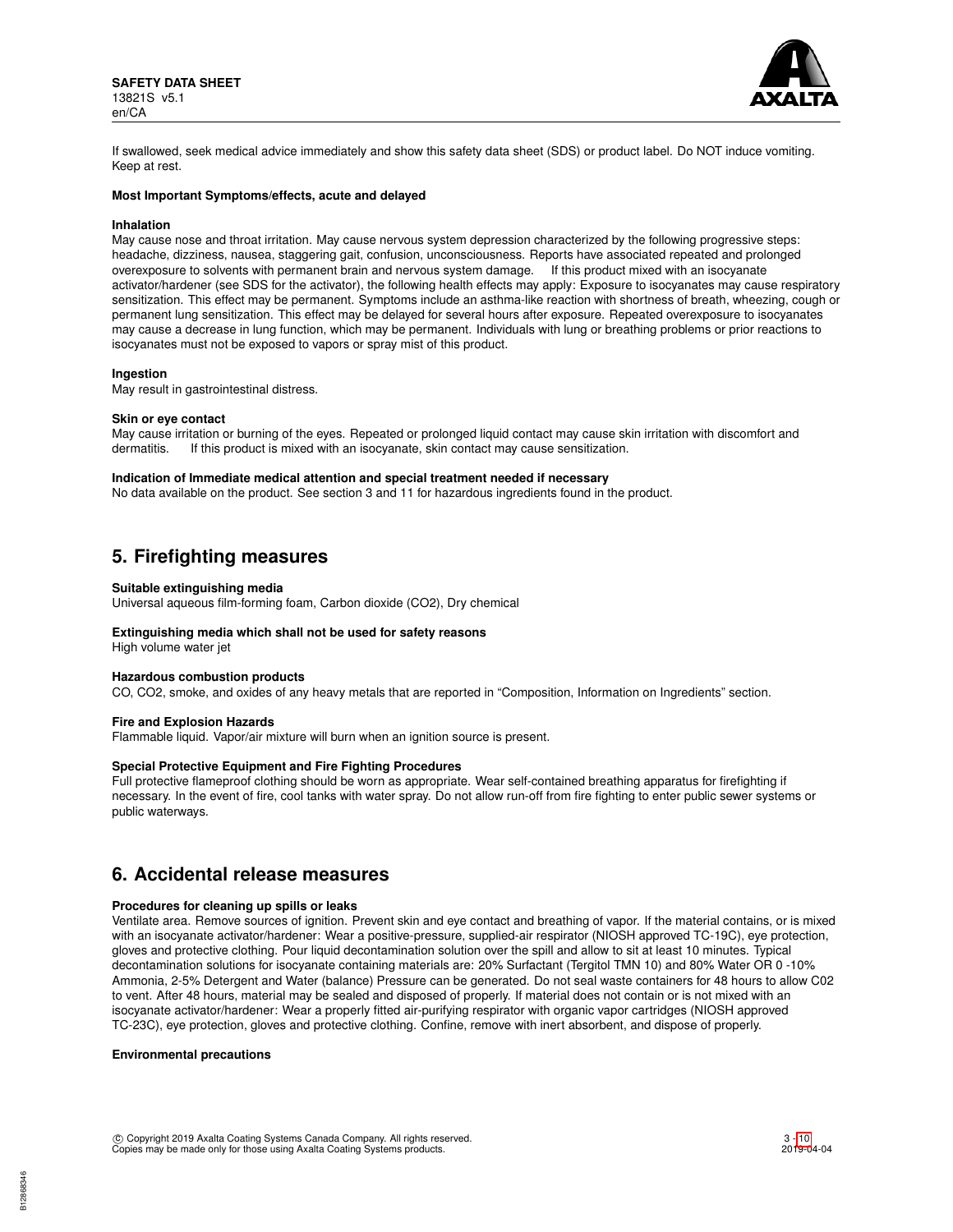

Do not let product enter drains. Notify the respective authorities in accordance with local law in the case of contamination of rivers, lakes or waste water systems.

# **7. Handling and storage**

#### **Precautions for safe handling**

Observe label precautions. Keep away from heat, sparks, flame, static discharge and other sources of ignition. VAPORS MAY IGNITE EXPLOSIVELY. Vapors may spread long distances. Prevent buildup of vapors. Extinguish all pilot lights and turn off heaters, non-explosion proof electrical equipment and other sources of ignition during and after use and until all vapors are gone. Close container after each use. Ground containers when pouring. Wash thoroughly after handling and before eating or smoking. Do not store above 49 °C (120 °F). If material is a coating: do not sand, flame cut, braze or weld dry coating without a NIOSH approved air purifying respirator with particulate filters or appropriate ventilation , and gloves. Combustible dust clouds may be created where operations produce fine material (dust). Avoid formation of significant deposits of material as they may become airborne and form combustible dust clouds. Build up of fine material should be cleaned using gentle sweeping or vacuuming in accordance with best practices. Cleaning methods (e.g. compressed air) which can generate potentially combustible dust clouds should not be used. During baking at temperatures above 400◦C, small amounts of hydrogen fluoride can be evolved; these amounts increase as temperatures increase. Hydrogen fluoride vapours are very toxic and cause skin and eye irritation. Above 430℃ an explosive reaction may occur if finely divided fluorocarbon comes into contact with metal powder (aluminium or magnesium). Operations such as grinding, buffing or grit blasting may generate such mixtures. Avoid any dust buildup with fluorocarbons and metal mixtures.

#### **Advice on protection against fire and explosion**

Solvent vapours are heavier than air and may spread along floors. Vapors may form explosive mixtures with air and will burn when an ignition source is present. Always keep in containers of same material as the original one. Never use pressure to empty container: container is not a pressure vessel. The accumulation of contaminated rags may result in spontaneous combustion. Good housekeeping standards and regular safe removal of waste materials will minimize the risks of spontaneous combustion and other fire hazards.

#### **Storage**

#### **Requirements for storage areas and containers**

Observe label precautions. Store in a dry, well ventilated place away from sources of heat, ignition and direct sunlight. No smoking. Prevent unauthorized access. Containers which are opened must be carefully resealed and kept upright to prevent leakage.

#### **Advice on common storage**

Store separately from oxidizing agents and strongly alkaline and strongly acidic materials.

## **8. Exposure controls/personal protection**

#### **Engineering controls and work practices**

Provide adequate ventilation.This should be achieved by a good general extraction and -if practically feasible- by the use of a local exhaust ventilation.If these are not sufficient to maintain concentrations of particulates and solvent vapour below the OEL, suitable respiratory protection must be worn.

### **National occupational exposure limits**

| CAS-No.  | Chemical name      | Source Time  | Type        | Value     | Note |
|----------|--------------------|--------------|-------------|-----------|------|
| 67-64-1  | Acetone            | ACGIH 15 min | <b>STEL</b> | 750 ppm   |      |
|          |                    | ACGIH 8 hr   | <b>TWA</b>  | $500$ ppm |      |
|          |                    | OSHA 8 hr    | <b>TWA</b>  | 1,000 ppm |      |
| 110-43-0 | Methyl amyl ketone | ACGIH 8 hr   | <b>TWA</b>  | 50 ppm    |      |
|          |                    | OSHA 8 hr    | <b>TWA</b>  | $100$ ppm |      |
| 123-86-4 | Butyl acetate      | ACGIH 15 min | <b>STEL</b> | 200 ppm   |      |
|          |                    | ACGIH 8 hr   | <b>TWA</b>  | 150 ppm   |      |
|          |                    | OSHA 8 hr    | <b>TWA</b>  | 150 ppm   |      |

### **Glossary**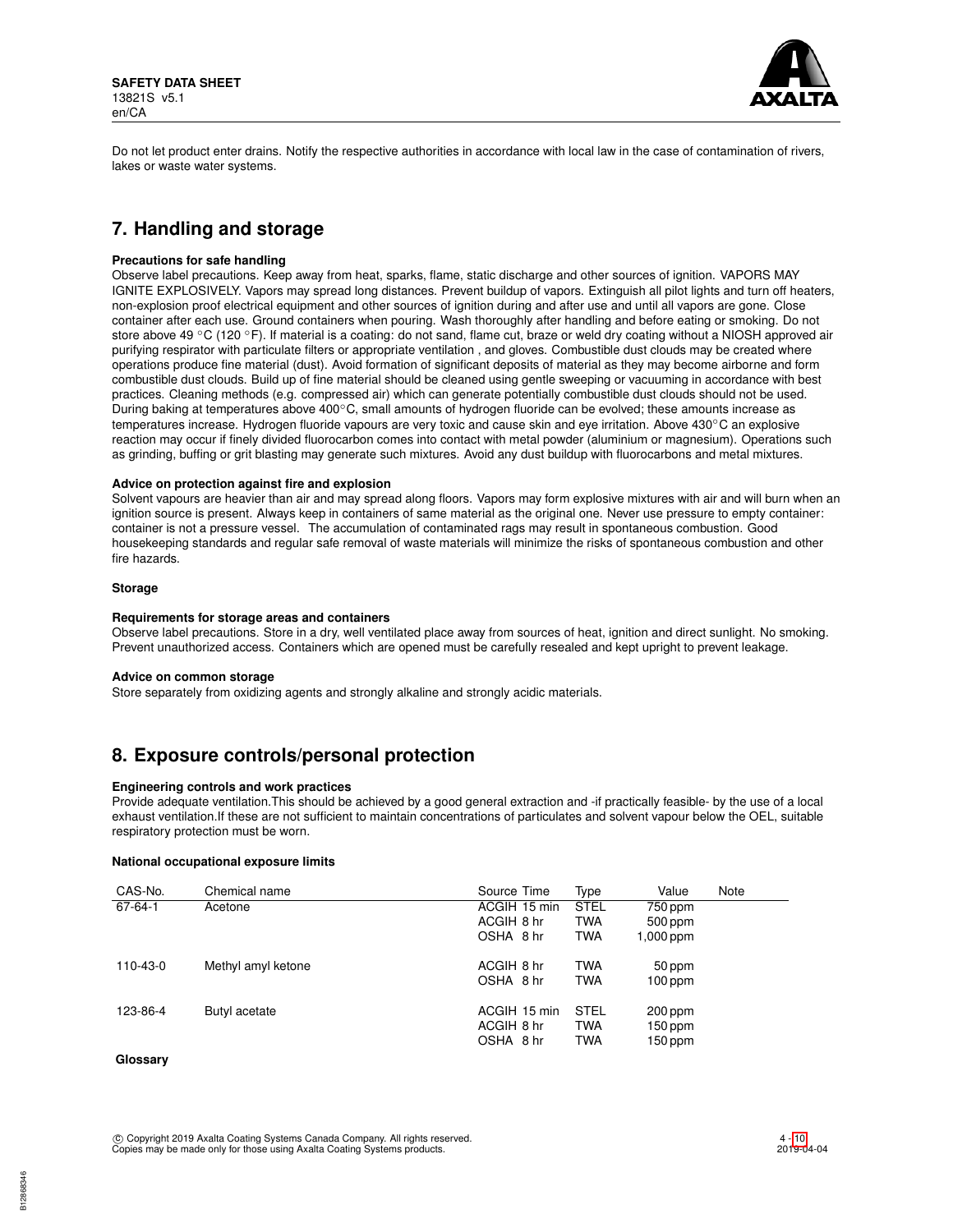

CEIL Ceiling exposure limit STEL Short term exposure limit<br>TWA Time weighted average

Time weighted average

TWAE Time-Weighted Average

#### **Protective equipment**

Personal protective equipment should be worn to prevent contact with eyes, skin or clothing.

#### **Respiratory protection**

Do not breathe vapors or mists. When this product is used with an isocyanate activator/hardener, wear a positive-pressure, supplied-air respirator (NIOSH approved TC-19C) while mixing activator/hardener with paint, during application and until all vapors and spray mist are exhausted. If product is used without isocyanate activator/hardener, a properly fitted air-purifying respirator with organic vapor cartridges (NIOSH TC-23C) and particulate filter (NIOSH TC-84A) may be used. Follow respirator manufacturer's directions for respirator use. Do not permit anyone without protection in the painting area. Refer to the hardener/activator label instructions and SDS for further information. Individuals with history of lung or breathing problems or prior reaction to isocyanates should not use or be exposed to this product if mixed with isocyanate activators/hardeners.

#### **Eye protection**

Desirable in all industrial situations. Goggles are preferred to prevent eye irritation. If safety glasses are substituted, include splash guard or side shields.

#### **Skin and body protection**

Neoprene gloves and coveralls are recommended.

#### **Hygiene measures**

Wash skin thoroughly with soap and water or use recognized skin cleanser. Do NOT use solvents or thinners.

#### **Environmental exposure controls**

Do not let product enter drains.

## **9. Physical and chemical properties**

#### **Appearance**

**Form:** liquid **Colour:** cloudy

| Flash point                                    | -20 $^{\circ}$ C          |                  |
|------------------------------------------------|---------------------------|------------------|
| Lower Explosive Limit                          | 0.9%                      |                  |
| <b>Upper Explosive Limit</b>                   | 12.8%                     |                  |
| Evaporation rate                               | Slower than Ether         |                  |
| Vapor pressure of principal solvent            | 130.6 hPa                 |                  |
| Solubility of Solvent In Water                 | appreciable               |                  |
| Vapor density of principal solvent $(Air = 1)$ | 2                         |                  |
| Approx. Boiling Range                          | $56^{\circ}$ C            |                  |
| Approx. Freezing Range                         | $-95 - -36 °C$            |                  |
| Gallon Weight (lbs/gal)                        | 7.44                      |                  |
| <b>Specific Gravity</b>                        | 0.89                      |                  |
| Percent Volatile By Volume                     | 91.95%                    |                  |
| Percent Volatile By Weight                     | 88.43%                    |                  |
| Percent Solids By Volume                       | 8.05%                     |                  |
| Percent Solids By Weight                       | 11.57%                    |                  |
| pH (waterborne systems only)                   | No data available.        |                  |
| Partition coefficient: n-octanol/water         | No data available         |                  |
| Ignition temperature                           | $393\,{}^\circ\mathrm{C}$ | <b>DIN 51794</b> |
| Decomposition temperature                      | Not applicable.           |                  |
| Viscosity (23 $\mathrm{^{\circ}C}$ )           | Not applicable.           | ISO 2431-1993    |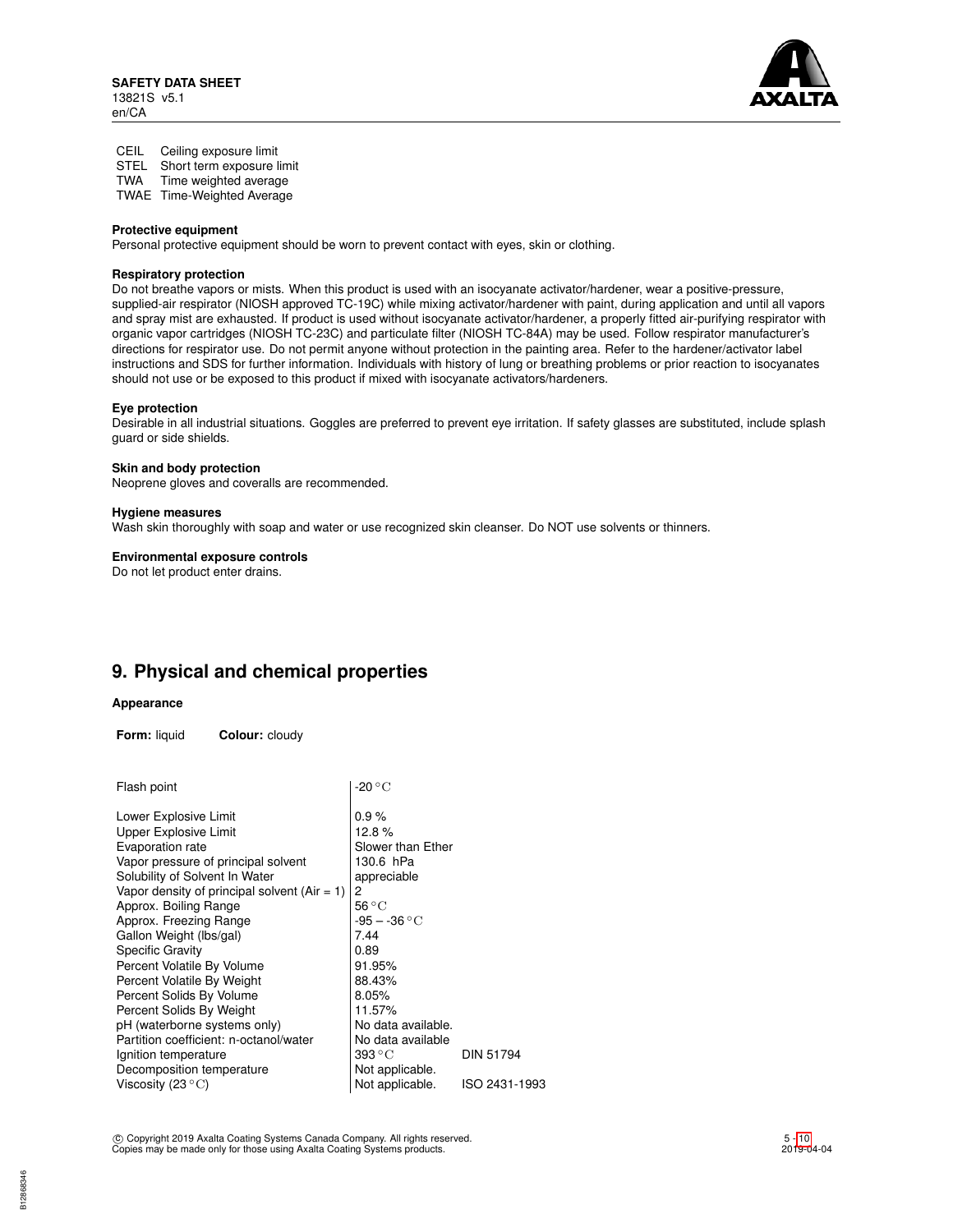

## **10. Stability and reactivity**

### **Stability**

Stable

#### **Conditions to avoid**

Stable under recommended storage and handling conditions (see section 7).

#### **Materials to avoid**

None reasonably foreseeable.

#### **Hazardous decomposition products**

In the event of fire Carbon monoxide, fluorinated hydrocarbons, hydrogen fluoride, nitrogen oxides may be formed.

#### **Hazardous Polymerization**

Will not occur.

### **Sensitivity to Static Discharge**

Solvent vapors in air may explode if static grounding and bonding is not used during transfer of this product.

#### **Sensitivity to Mechanical Impact**

None known.

### **11. Toxicological information**

#### **Information on likely routes of exposure**

#### **Inhalation**

May cause nose and throat irritation. May cause nervous system depression characterized by the following progressive steps: headache, dizziness, nausea, staggering gait, confusion, unconsciousness. Reports have associated repeated and prolonged overexposure to solvents with permanent brain and nervous system damage. The thermal decomposition vapours of fluorinated polymers may cause polymer fume fever with flu-like symptoms in humans, especially when smoking contaminated tobacco. If this product mixed with an isocyanate activator/hardener (see SDS for the activator), the following health effects may apply: Exposure to isocyanates may cause respiratory sensitization. This effect may be permanent. Symptoms include an asthma-like reaction with shortness of breath, wheezing, cough or permanent lung sensitization. This effect may be delayed for several hours after exposure. Repeated overexposure to isocyanates may cause a decrease in lung function, which may be permanent. Individuals with lung or breathing problems or prior reactions to isocyanates must not be exposed to vapors or spray mist of this product.

#### **Ingestion**

May result in gastrointestinal distress.

#### **Skin or eye contact**

May cause irritation or burning of the eyes. Repeated or prolonged liquid contact may cause skin irritation with discomfort and dermatitis.

**Delayed and immediate effects and also chronic effects from short and long term exposure:**

**Acute oral toxicity** not hazardous

**Acute dermal toxicity** not hazardous

**Acute inhalation toxicity** not hazardous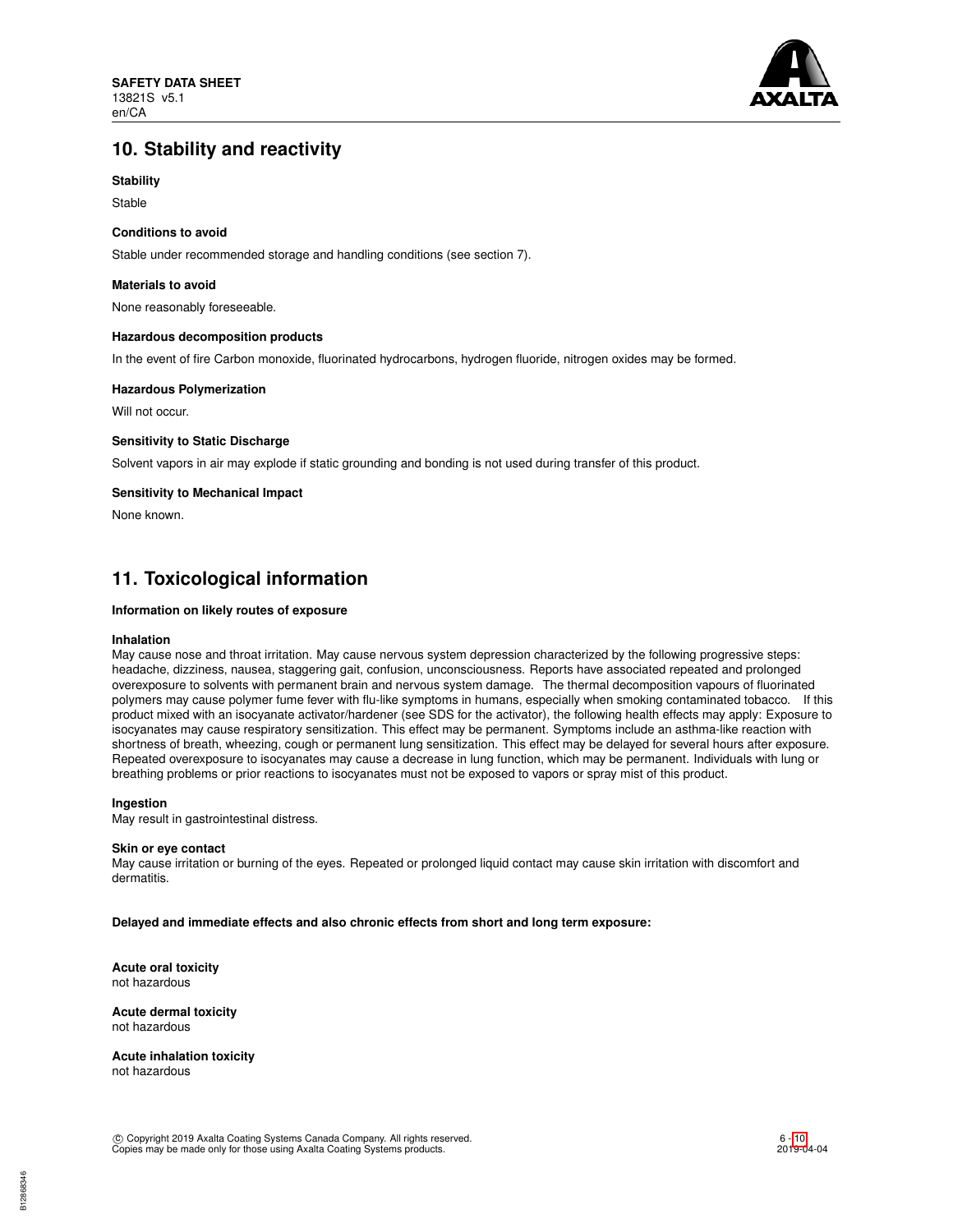

% of unknown composition: 0 %

**Skin corrosion/irritation**

| Acetone                             | Category 3 |
|-------------------------------------|------------|
| 4-chlorobenzotrifluoride Category 2 |            |
| Butyl acetate                       | Category 3 |

**Serious eye damage/eye irritation**

| Acetone                              | Category 2A |
|--------------------------------------|-------------|
| 4-chlorobenzotrifluoride Category 2A |             |
| Isopropyl alcohol                    | Category 2A |

**Respiratory sensitisation**

Not classified according to GHS criteria

**Skin sensitisation** Not classified according to GHS criteria

**Germ cell mutagenicity** not hazardous

**Carcinogenicity** Not classified according to GHS criteria

**Toxicity for reproduction** Not classified according to GHS criteria

#### **Target Organ Systemic Toxicant - Single exposure**

• **Inhalation**

**Narcotic effects** Methyl amyl ketone

**Target Organ Systemic Toxicant - Repeated exposure** not hazardous

**Aspiration toxicity** Not classified according to GHS criteria

**Numerical measures of toxicity (acute toxicity estimation (ATE),etc. )** No information available.

#### **Symptoms related to the physical, chemical and toxicological characteristics**

Exposure to component solvents vapours concentration in excess of the stated occupational exposure limit may result in adverse health effect such as mucous membrane and respiratory system irritation and adverse effect on kidney, liver and central nervous system. Symptoms and signs include headache, dizziness, fatigue, muscular weakness, drowsiness and in extreme cases, loss of consciousness. Through skin resorbtion, solvents can cause some of the effects described here. Repeated or prolonged contact with the preparation may cause removal of natural fat from the skin resulting in non-allergic contact dermatitis and absorption through the skin. The liquid splashed in the eyes may cause irritation and reversible damage.

## **12. Ecological information**

There are no data available on the product itself. The product should not be allowed to enter drains or watercourses.

## **13. Disposal considerations**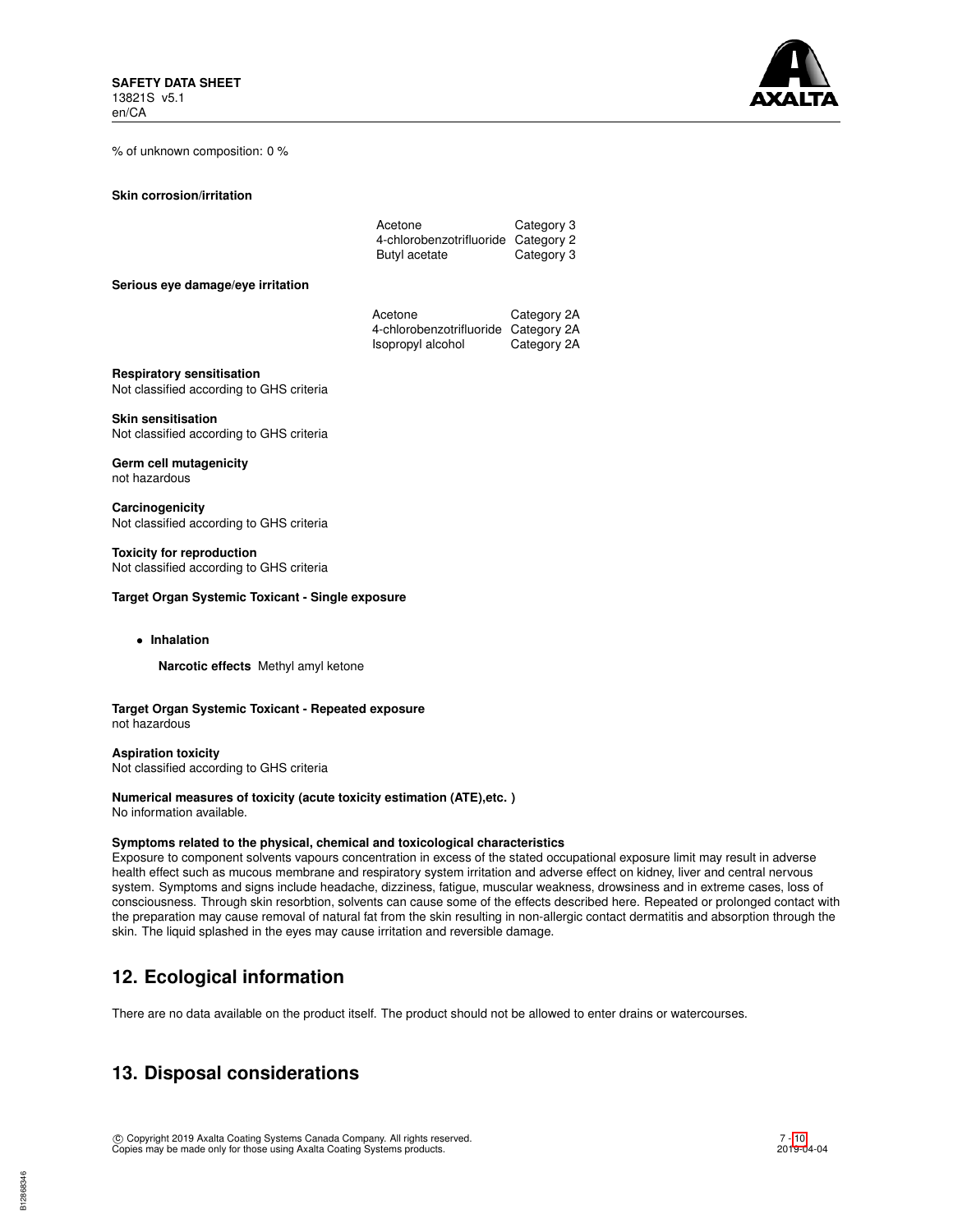

#### **Provincial Waste Classification**

Check appropriate provincial and local waste disposal regulations for proper classifications.

#### **Waste Disposal Method**

Do not allow material to contaminate ground water systems. Incinerate or otherwise dispose of waste material in accordance with Federal, State, Provincial, and local requirements. Do not incinerate in closed containers.

# **14. Transport information**

#### **International transport regulations**

| IMDG (Sea transport)<br>UN number:<br>Proper shipping name:                      | 1263<br>PAINT RELATED MATERIAL  |
|----------------------------------------------------------------------------------|---------------------------------|
| Hazard Class:<br>Subsidiary Hazard Class:<br>Packing group:<br>Marine Pollutant: | 3<br>Not applicable.<br>н<br>no |
| ICAO/IATA (Air transport)<br>UN number:<br>Proper shipping name:                 | 1263<br>PAINT RELATED MATERIAL  |
| Hazard Class:<br>Subsidiary Hazard Class:<br>Packing group:                      | 3<br>Not applicable.<br>н       |
| TDG<br>UN number:<br>Proper shipping name:                                       | 1263<br>PAINT RELATED MATERIAL  |
| Hazard Class:<br>Subsidiary Hazard Class: Not applicable.<br>Packing group:      | 3<br>Ш                          |

### **Matters needing attention for transportation**

Confirm that there is no breakage, corrosion, or leakage from the container before shipping. Be sure to prevent damage to cargo by loading so as to avoid falling, dropping, or collapse. Ship in appropriate containers with denotation of the content in accordance with the relevant statutes and rules.

## **15. Regulatory information**

#### **TSCA Status**

In compliance with TSCA Inventory requirements for commercial purposes.

#### **DSL Status**

All components of the mixture are listed on the DSL.

#### **Photochemical Reactivity**

Non-photochemically reactive

#### **Regulatory information**

| CAS # Ingredient |  | 302 TPQ RQ 311/312 313 RQ(lbs) HAP |     |         |  |
|------------------|--|------------------------------------|-----|---------|--|
| 67-64-1 Acetone  |  | NR NR A.C.F                        | N N | 5.000 N |  |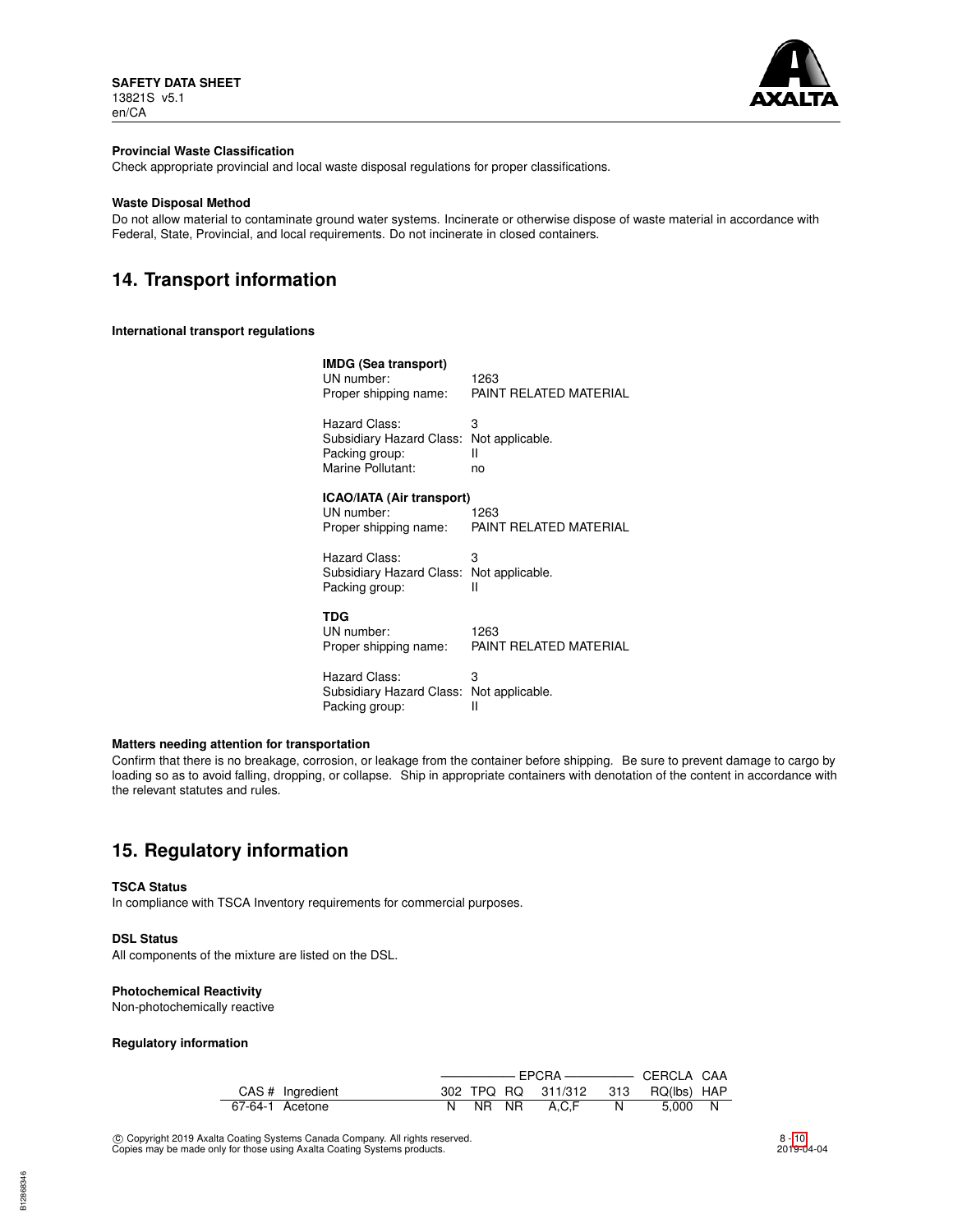

| CAS # Ingredient                 |    | 302 TPQ RQ |  | 311/312           | 313 | RQ(lbs) HAP |     |
|----------------------------------|----|------------|--|-------------------|-----|-------------|-----|
| 98-56-6 4-chlorobenzotrifluoride | N. | NR NR      |  | C.F.P             | N   | NR.         | N   |
| 110-43-0 Methyl amyl ketone      | N  | NR NR      |  | A.C.F             | N   | NR.         | - N |
| 67-63-0 Isopropyl alcohol        | N. |            |  | NR NR A,C,F,N,P,R | N   | NR.         | N   |
| 123-86-4 Butyl acetate           | N  | NR NR      |  | A.C.F             | N   | NR.         | N   |

### **Key:**

| <b>EPCRA</b>                                                   | Emergency Planning and Community Right-to-know Act (aka Title III, SARA)                                                                                                                                                                       |                    |  |  |
|----------------------------------------------------------------|------------------------------------------------------------------------------------------------------------------------------------------------------------------------------------------------------------------------------------------------|--------------------|--|--|
| 302                                                            | Extremely hazardous substances                                                                                                                                                                                                                 |                    |  |  |
| $311/312$ Categories $F =$ Fire Hazard                         | $R =$ Reactivity Hazard $C =$ Chronic Hazard<br>P = Pressure Related Hazard                                                                                                                                                                    | $A = Acute$ Hazard |  |  |
| 313 Information                                                | Section 313 Supplier Notification - The chemicals listed above with<br>a 'Y' in the 313 column are subject to reporting requirements of<br>Section 313 of the Emergency Planning and Community<br>Right-to-Know act of 1986 and of 40 CFR 372. |                    |  |  |
| <b>CERCLA</b><br><b>HAP</b><br><b>TPQ</b><br>RQ.<br>NA.<br>NR. | Comprehensive Emergency Response, Compensation and Liability Act of 1980.<br>Listed as a Clean Air Act Hazardous Air Pollutant.<br>Threshold Planning Quantity.<br><b>Reportable Quantity</b><br>not available<br>not regulated                |                    |  |  |

### **16. Other information**

HMIS rating H: 2 F: 3 R: 1

Glossary of Terms:

ACGIH | American Conference of Governmental Industrial Hygienists.<br>
IARC | International Agency for Research on Cancer.

- IARC | International Agency for Research on Cancer.<br>NTP | National Toxicology Program.
- NTP National Toxicology Program.<br>OEL Occupational Exposure Limit
- 
- OEL Cccupational Exposure Limit<br>
OSHA Cccupational Safety and Hea OSHA Occupational Safety and Health Administration.<br>STEL Short term exposure limit
- STEL Short term exposure limit<br>TWA Time-weighted average.
- Time-weighted average.
- PNOR | Particles not otherwise regulated.
- PNOC Particles not otherwise classified.

NOTE: The list (above) of glossary terms may be modified.

Notice from Axalta Coating Systems :

The document reflects information provided to Axalta Coating Systems by its suppliers. Information is accurate to the best of our knowledge and is subject to change as new data is received by Axalta Coating Systems. Persons receiving this information should make their own determination as to its suitability for their purposes prior to use.

The information on this Safety Data Sheet relates only to the specific material designated herein and does not relate to use in combination with any other material or in any process.

SDS prepared by: Axalta Coating Systems Regulatory Affairs

Report version

Version Changes 5.1 2, 8, 9